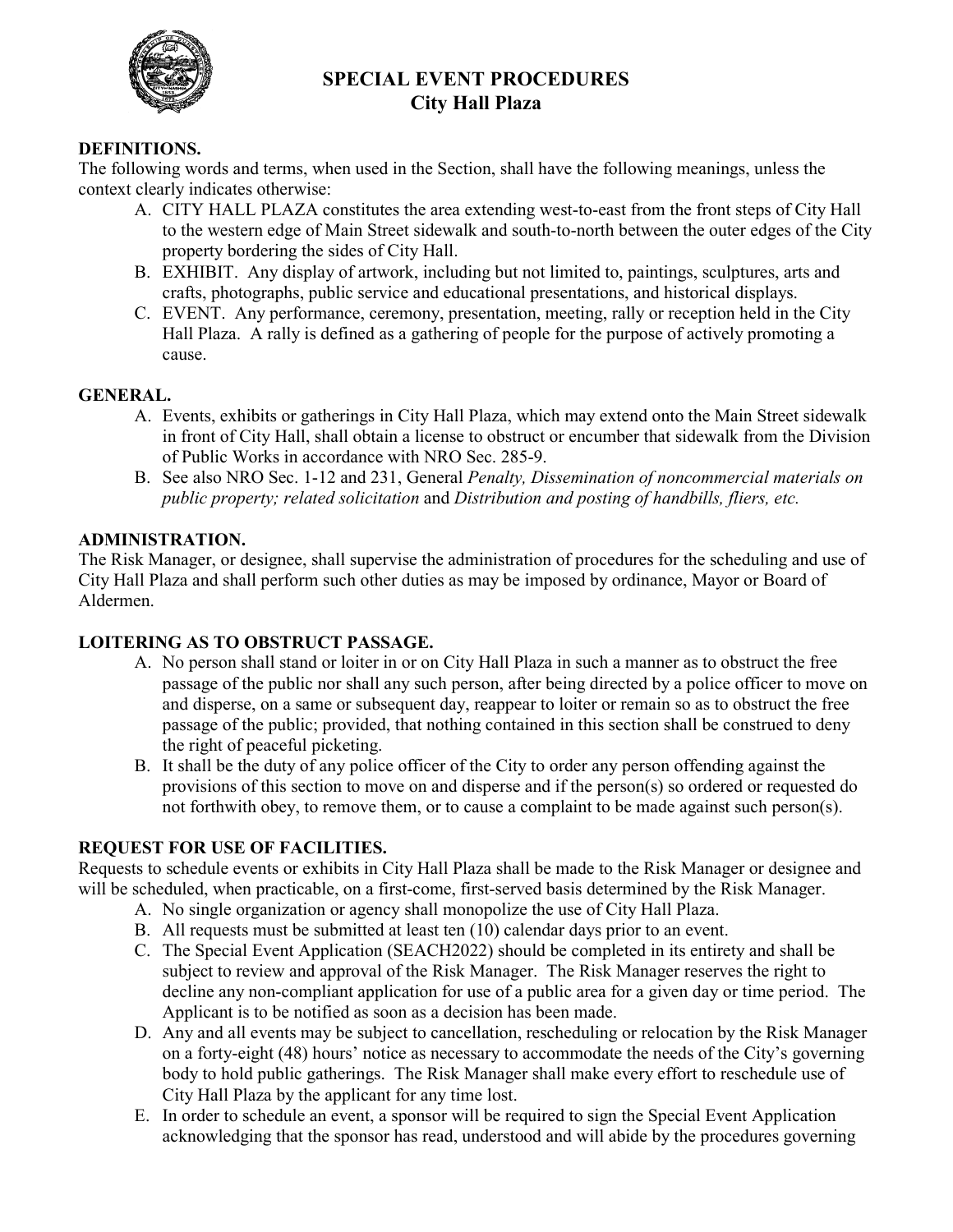the use of the public areas of City Hall Plaza; that the sponsor is responsible for damages incurred as a result of its event; that the sponsor will either restore or pay to have restored the area used for its event to the condition that existed prior to its use; and that it will indemnify and hold harmless the City of Nashua for any damage or loss arising out of its use of City Hall Plaza.

- F. A sponsor may be required to provide a certificate of insurance issued by an insurance company licensed to do business in the State of New Hampshire, protecting the sponsor and the City from all claims for damages to property and bodily injury, which may arise from operations under or in connection with the event or exhibit. Such certificate of insurance shall be reviewed and approved by the Risk Manager.
- G. A person or organization that refuses to adhere to the conditions outlined herein is subject to immediate removal from City Hall Plaza by the Risk Manager or Nashua Police Department. Nothing contained herein shall be construed as limiting prosecution under any statute or ordinance.

# **REQUEST FOR USE OF THE CITY FLAG POLE.**

Requests to fly a flag shall be made to the Risk Manager or designee and will be evaluated in accordance with the City's flag pole policy. Applications shall include a photograph of the flag proposed and an explanation of the message intended to be conveyed. No single organization or agency shall monopolize the City flag pole.

- A. The Special Event Application (SEACH2022) should be completed in its entirety and shall be subject to review and approval of the Risk Manager. The Risk Manager reserves the right to decline any non-compliant application for use of the City flag pole for a given day or time period. The Applicant is to be notified as soon as a decision has been made.
- B. Any and all requests may be subject to cancellation, rescheduling or relocation by the Risk Manager on a forty-eight (48) hours' notice as necessary to accommodate the needs of the City's governing body. The Risk Manager shall make every effort to reschedule use of the City flag pole by the applicant for any time lost.

### **CONDITIONS.**

- A. In order to maintain security, safety and aesthetic appearance of City Hall and its grounds, and to provide for regular maintenance, scheduled events at City Hall Plaza shall occur between the hours of 7:00 a.m. and 9:30 p.m. on a daily basis, and shall at no time block any entrance or exit of the building, or impede free access to the building by its occupants or the public.
- **B.** No banners may be suspended from or attached to City Hall.
- **C.** Stepping or climbing upon granite benches, monuments, fences, lighting fixtures, light wells, trees or parts of City Hall not intended for such purposes is prohibited.
- **D.** In accordance with NRO Sec. 19-1 (g) (1), picketing and the distribution of literature shall not impeded or interfere with municipal business or public access to the use of City Hall. "An unobstructed pathway at least ten (10) feet in width shall be maintained from the foot of the stairway…to the east of the Kennedy Memorial…" during hours that City Hall is open for business.
- **E.** Due to the presence of underground utility, electrical and drainage lines, no sign or banner shall be driven into the ground nor shall they be supported in or by any tree, monument, or other structure affixed to City Hall. Signs or banners supported by freestanding devices may not be left unattended, i.e.; an individual must be stationed within two feet of a freestanding sign or banner at all times to prevent damage to the grounds, injury to individuals and for security reasons.
- **F.** Use of City Hall Plaza by an individual or organization for an event or exhibit is authorized only if the event or exhibit has been scheduled with the Risk Manager in accordance with the procedures described herein.
- **G.** Equipment or structures of any kind that are placed on City Hall grounds in connection with an event or exhibit shall be entirely removed at the conclusion of the event or exhibit.
- **H.** No sound amplifying equipment may be used if sound level interferes with the conduct of public business by the departments which occupy or use City Hall or which otherwise interferes with or disrupts the comfort of nearby residents or businesses.